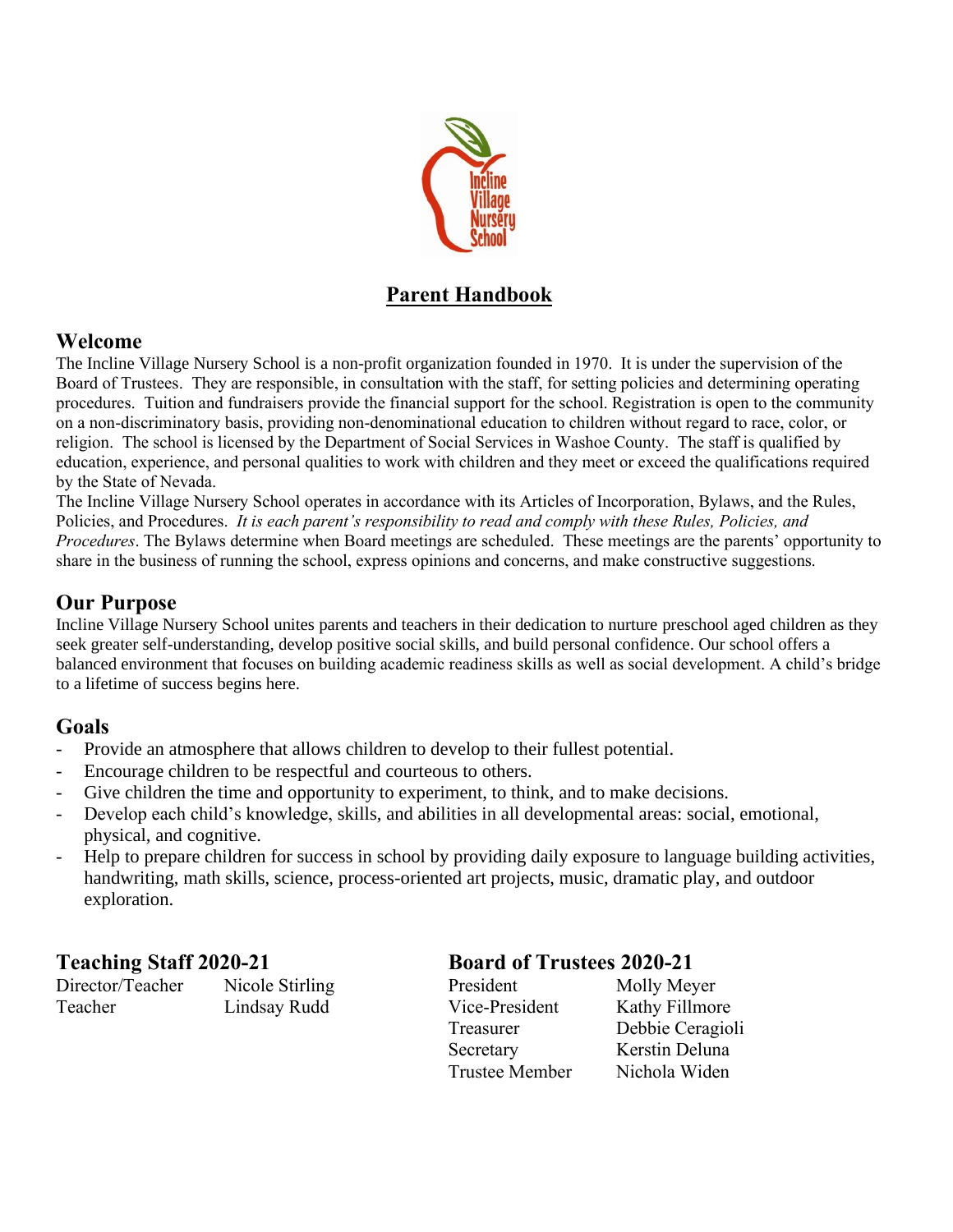## **Enrollment**

School enrollment shall be limited to fifteen (15) students per class (per Covid-19 2020/21 school year). When capacity is reached, applicants shall be placed on a waiting list according to the date of application. In order to enroll in the Tuesday/Thursday three-year-old class, a student must be *fully potty trained* and 3 years old by September 30th. In order to enroll in the Mon/Wed/Fri four-year-old class, a student must be four years old by September 30th and fully potty trained. Students who are not fully potty trained (no pull-ups) will be disenrolled. A student's enrollment may be terminated if it is in the best interest of the child, the school, or other students and their families.

# **Fundraising**

Fundraising plays a large part in allowing us to offer a quality education with reasonable tuition. \***(per Covid-19 2020/21 school year- there will be NO Pumpkin Patch fundraiser this year) \*.** All parents will be called upon to assist with our one major fundraiser, the annual Pumpkin Patch. The proceeds from this fundraiser enables IVNS to reduce each child's annual tuition by as much as \$500. Thus, if you cannot or choose not to participate, you have the option to pay the \$500 increased tuition (aka the "opt out") in place of your volunteer hours. Additional fundraisers may come up throughout the year for which participation is not mandatory but very much appreciated. Thank you for your support.

#### **Absences and Withdrawals**

If a child must miss school due to vacations, illness, or other circumstances, his or her place is held by the payment of regular monthly tuition by the fifteenth of each month, regardless of the number of school days missed during that installment period. If a parent or guardian instead wishes to withdraw the child from the program during their absence, he or she must inform the Director in writing at least 45 days prior to the child's last day. Submittal of a disenrollment letter stipulates that the parent or guardian is willingly removing the child from school and is choosing not to pay monthly tuition, thereby relinquishing the child's place in school. If parents/guardians do not give a 45-day notice, he or she will be responsible for payment of tuition during the 45-day notice period and their deposit will be forfeited. **\*Per Covid-19 and 2020/21 school year: because of the unusual circumstances we are facing with COVID-19, an exception will be made to the 45 day notice requirement if federal or local government mandates impact our operations or your child's attendance due to Covid-19.\***

## **Vacations**

Students are welcome to take leave from the classroom for family trips or other reasons at any time throughout the school year without advance notice to the Director. *No refund will be given for days of class missed during this time, and tuition will not be prorated or deducted for any days of class missed.* All tuition must be paid in full before the student leaves if the family will miss the 15th deadline for tuition due. **\*Per Covid-19 and 2020/21 school year: if families choose to travel internationally, they must quarantine at home for 14 days upon return to Incline Village and before returning to school. \***

# **Tuition (due on the 15th of each month)**

*Three Year Olds = Monday/Wednesday \$325.00 Four Year Olds = Monday/Wednesday/Friday \$565.00* 

**Installments:** Annual tuition is payable in monthly installments over the 10-month school year**.** Installments are due on or before the 15<sup>th</sup> day of each month beginning September 15<sup>th</sup>. If a tuition payment falls due on a weekend, holiday, or other day when school is not is session, parents are still responsible for paying the installment on time. Payments made late are subject to a late payment fee of \$20.00.

Checks for tuition may be dropped off in the tuition box in the classroom or mailed to: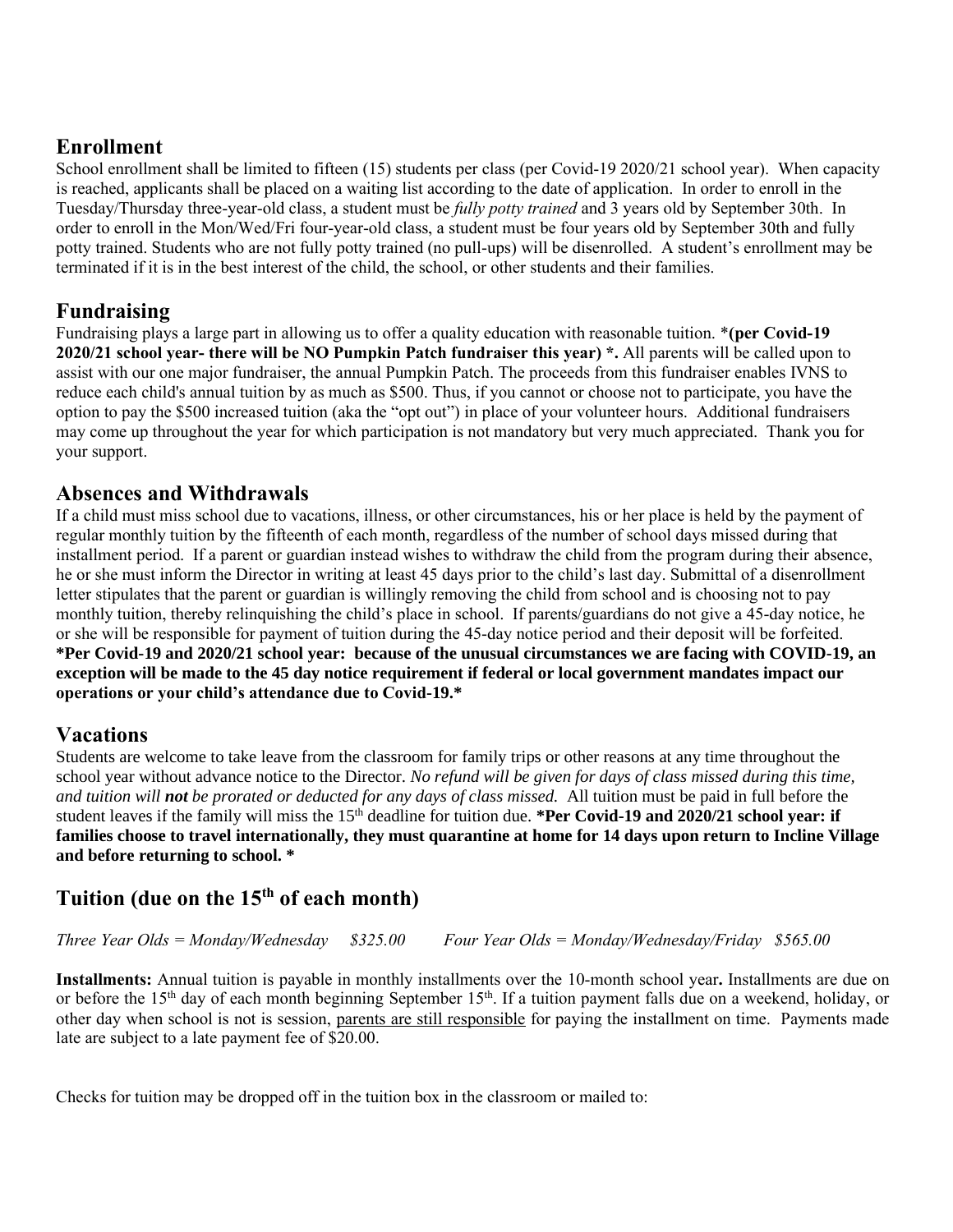#### **Incline Village Nursery School P.O. Box 4396 Incline Village, NV 89450**

Cash payments must be handed personally to the Director and exchanged for a written receipt. Payment online by eCheck is also an option and must be coordinated through the Treasurer.

If a child is enrolled in the middle of the school year, the initial tuition payment will be prorated based on the number of weeks remaining in the current tuition installment period.

Attendance for a partial week is considered the same as attendance for an entire week.

**No Refund Policy:** There will be no reimbursement of tuition unless a formal withdrawal has been made 45 days in advance and tuition had been paid beyond that period.

## **Arrival and Dismissal**

School is in operation Mondays, Wednesdays, and Fridays from 8:45am-1:45pm (for 2020/21 school year). Each school day a teacher will greet students as they enter the classroom. **\*Per Covid-19: Parents will not be allowed to enter the classroom unless there is an emergency.** \* School will begin with ringing the bell for the first circle by 9:05 a.m. each day.

A parent or adult must sign the child in each day upon arrival to the classroom. An adult must come to the classroom to pick students up and sign out each day. Sign-in/out sheets will be posted in the hallway in the 2021/21 school year. We must have a dated and signed note if someone else is picking up your child and they are not listed on the registration form. Children will not be dismissed until a parent or caregiver is present.

# **Parking**

There are two entrances to the school. We prefer that parents and caregivers enter from the front (main entrance) of the building and use the designated parking spots in the upper church parking lot. You may also use the side/alley parking spots if they are available and may enter through the lower side door. **No parking in the lower driveway near our playground at any time**.

## **Cancellation of Classes**

School will be cancelled due to weather when the Incline Elementary School is closed. Local media may announce this information, or a parent may call the snow line at: **775-337-7509** for a voice mail message about the school closing information. If we are closed for a snow day parents will also receive an e-mail from the director by 7:00am and will be notified via social media on the IVNS pages. School is also closed for all Incline school holidays and vacations, **with the exception** of Teacher Institute day(s). Incline Village Nursery School *will have delayed openings* when Washoe County calls a 2-hour snow delay - we will be opening at 10:45am on those days to ensure teachers and families can arrive safely at school.

## **Snacks**

We encourage all parents to provide snacks for the group during the school year and a snack sign-up sheet is posted on the bulletin board in the hallway. Incline Village Nursery School encourages thoughtful preparation (items that minimize set-up and clean-up) and nutrition. Please check with the teachers for appropriate suggestions and class sizes. All fruits and vegetables must be prepared (washed and cut) by the teachers. All snack items must be store bought, packaged and unopened. **Given the rising incidence of peanut or tree nut allergies, we have adopted a nut-free school policy.**

# **Birthdays**

When a child's birthday arrives, it can be celebrated during circle time. If you would like to provide a special healthy snack for that day and were not scheduled on that day, please switch with someone else. **We will not allow cupcakes, cake, candy, ice cream or popsicles of any kind for birthday celebrations**. A few hours at school is not the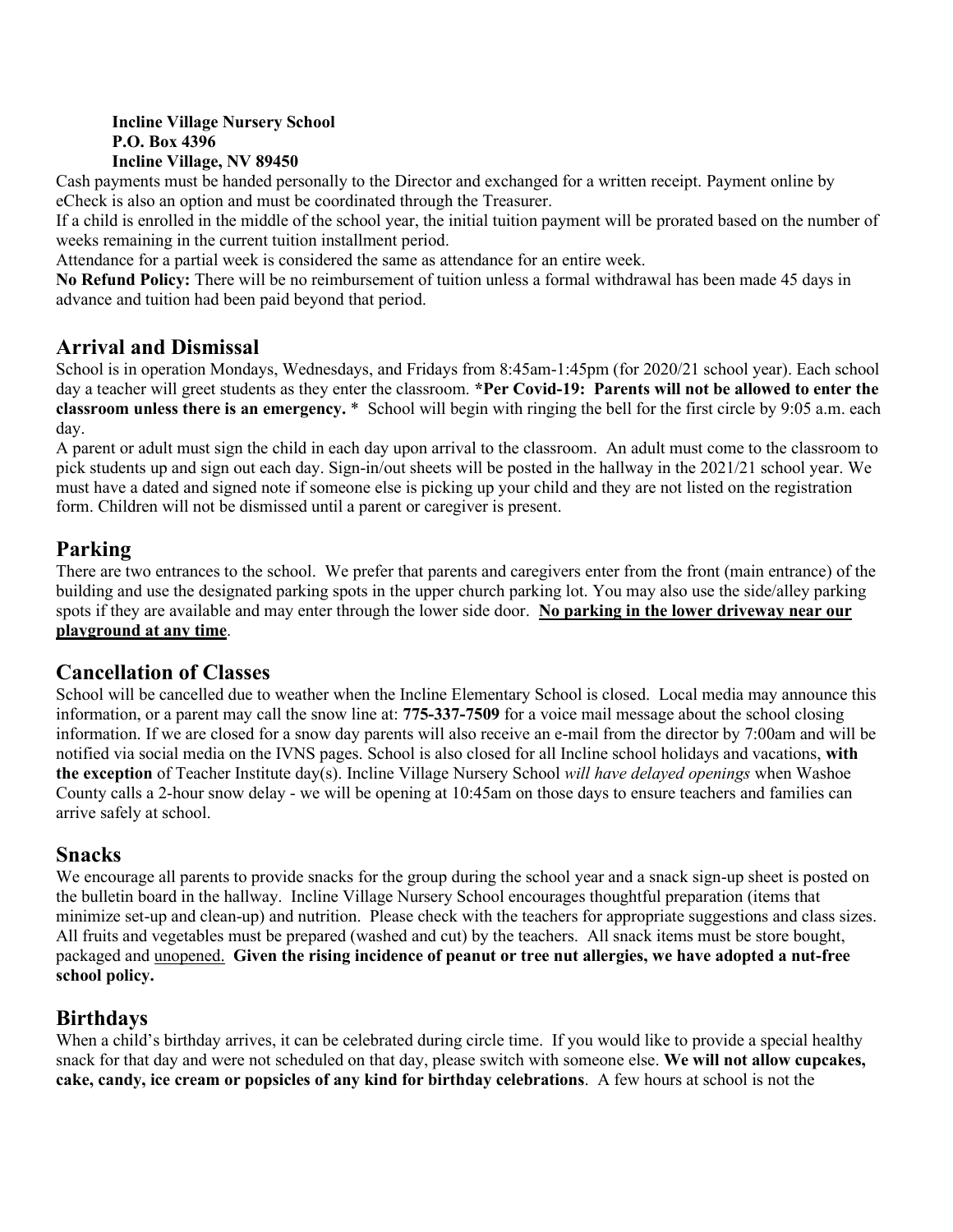appropriate time to give sugary treats to kids. If you are having a party at home; to which the whole class is invited, invitations may be given out at school. If everyone is not invited, invitations may not be brought to school.

## **Clothing**

Children should be dressed in comfortable clothing. **All clothing, especially any removable articles (boots, jackets, sweaters, masks, etc.) should be marked with the child's name.** Smocks are provided for painting and water play activities, but a child's interest cannot be focused on keeping his or her attire in perfect condition. The school uses water-based products that are represented to wash out.

When weather permits the children will spend some time playing outdoors. Please see that a child has suitable jackets and shoes. Children are required to wear footwear in the classroom at all times. **Due to safety concerns we ask that you please do not send your child to school in Crocs or flip flops.** The tile floor in our classroom is VERY slippery with foam soled shoes. During inclement weather, please see that your child has something to wear on their feet that will be comfortable throughout the class time (no slippers). We do play on our playground during snowy winter months. Please send snow clothing and boots that will be appropriate for cold weather play. Each child will have a coat hook in the hallway that can be used for clothing storage.

# **Registration Fees and Late Fees**

**Registration Fees:** A \$100.00 registration fee shall be charged upon enrollment of each child. Registration fees are payable upon submittal of the application and are non-refundable.

**Late Tuition Fees:** Any tuition payment not received by the 20th of the month shall be considered delinquent and subject to a late fee of \$20.00. The late fee is assessed per check, not per child. The school Treasurer may, but is not required to, send the non-paying member a delinquency notice. If the delinquent tuition, the late charge, and the tuition for the next tuition installment period are not received on or before the fifteenth day of the next month, the student may be dismissed from the school. If a member is late paying tuition three or more times during the school year, the student may be dismissed from the school. At the discretion of the school, a dismissed student may be allowed to re-enroll during the same school year upon payment of an additional registration fee plus all the delinquent tuition and late fees from the prior enrollment if there is classroom space available. **Checks returned for insufficient funds will be subject to a \$35.00 returned check charge.** 

**Late Pick-Up Fees:** A late pick-up fee is charged if a child is not picked up on time. Pick up is considered late at 12:50 a.m. for 3-year-old classes and 1:50 p.m. for 4-year-old classes. The late pick-up fee is \$1 per minute, due and payable when the child is picked up. If a child is picked up late three (3) times during the school year, the Director will issue a warning letter to the parents and/or guardian. Upon the fourth occurrence, the child may be dismissed from the school. Whenever any returned check charge or late pick up fee is not paid when due, or on or after the fourth day after any payment of tuition is due, the Treasurer may send the member a notice of delinquency. Full payment will be required of such charges by a date certain not fewer than seven (7) calendar days after the date such notice is personally given to or mailed to the member advising that if such payment is not received by the school on or before the date certain, the student will be dismissed from the school as of the end of the date certain.

# **Discipline Policy**

An important focus of the Incline Village Nursery School program is the continued development of the social skills and self-discipline necessary for the child to function successfully in small and large groups. At this point in the child's development he/she should be acquiring a collection of strategies for handling problems and getting along with other children. Inappropriate behavior should be discarded in favor of strategies such as talking out problems with each other and requesting adult assistance. No child may hurt another in any way, disrupt the work of another, or misuse the materials or equipment.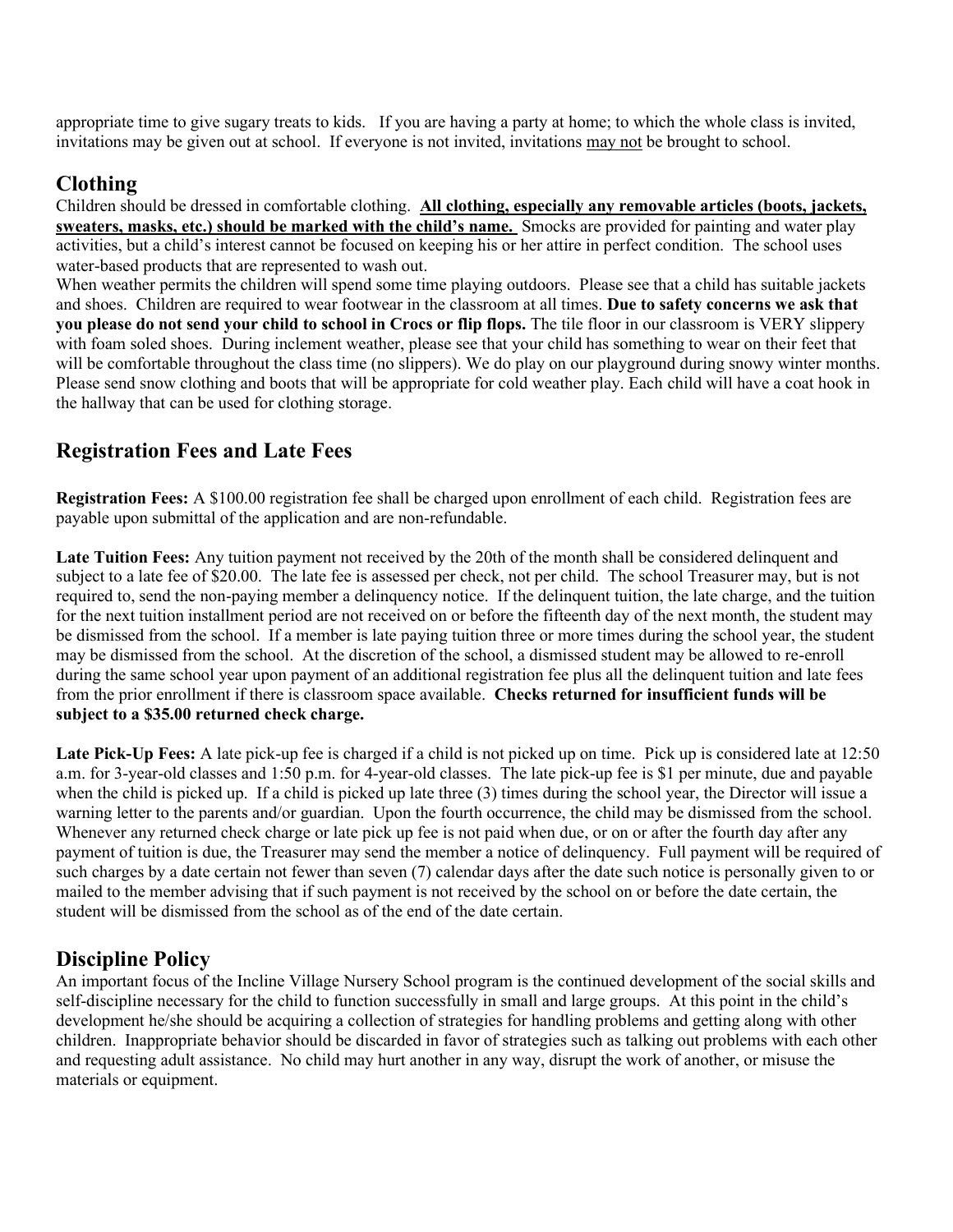We recognize that children mature at different levels and that they develop positive social skills over time. However, to make the most productive use of the group's class time, the following process has been developed for use with those children who exhibit inappropriate behaviors.

1. Remove the child from the group and/or activity for a brief period of breathing and calming. Make sure the child knows why he or she has been removed. Offer positive redirection and choices for different activities or playmates. This occurs periodically in all our classes and usually is sufficient to solve the situation.

- 2. Conference with the parents to make them aware of their child's behavior in the classroom.
- 3. No later than two weeks after conferencing, update the parents on their child's performance in class and evaluate the behavior. At this time determine the status of the child and the alternatives.
- 4. Discuss the child with the Board of Trustees.
- 5. If the child is still displaying inappropriate behavior and not conforming to classroom procedures, the Board of Trustees will discuss dismissal.

In order to guarantee a quality experience for the total group, students who repeat these behaviors may be removed from the program. In the event of extreme behavior or an extraordinary problem, the Director has the authority to act promptly without adhering to the above guidelines.

#### **Visitors**

Parents and guests wishing to visit the school: due to Covid-19 protocols we will no longer be accepting drop-in visits, tours, or enrichment visits. We hope to invite enrichment visitors and teachers back into the classroom as soon as regulations allow. New families and tours will be asked to visit during hours when students are not present in the classroom.

# **Health Policy**

All children must have age-appropriate immunizations before beginning school, as determined by Washoe County. Records of these immunizations must be given to IVNS on your child's first day of school and will be retained on file. As children have birthdays throughout the year and need additional immunizations, the Director will notify parents.

#### **\*Covid-19 Health Policy and classroom expectations can be found on the Covid policy forms signed in each student's file. Additional rules and regulations do apply to the 2020/21 school year \***

For illness not related to Covid-19: A parent must not send a child to school if he or she is sick. If a child is absent due to illness, the school should be informed. *If a child is too sick to play outside, he/she should not be sent to school*. "Too sick for school" is defined by Washoe County School District as follows:

1. If a rash is present that has not been evaluated by a physician.

2. If your child's oral temperature exceeds 100.4 degrees F, or 1 to 2 degrees above the child's normal temperature.

A child with such a fever should remain home for 24 hours after the temperature returns to normal.

3. If your child vomits and continues to experience nausea and/or vomiting. A child needs to have 24 hours at home after the last vomit or diarrhea incident.

4. If your child complains of severe and persistent pain; refer to a physician.

5. If your child shows signs of upper respiratory infection (cold symptoms)

6. If there are signs of conjunctivitis (pinkeye) with matter coming from one or both eyes, itching, or crusts on

eyelids: the child should be evaluated by a physician.

7. If there are open sores that have not been evaluated by a physician.

8. If there are signs of infestation with lice (nits in hair, itchy scalp); evaluate with treatment.

Please also take into consideration the milder cold symptoms such as running noses, sneezing, and coughing which can spread the virus to other children and/or teachers. IVNS encourages parents to use these guidelines in determining when to keep a child home from school. The teachers have full discretion to call the parents of a sick child and require that he or she be picked up.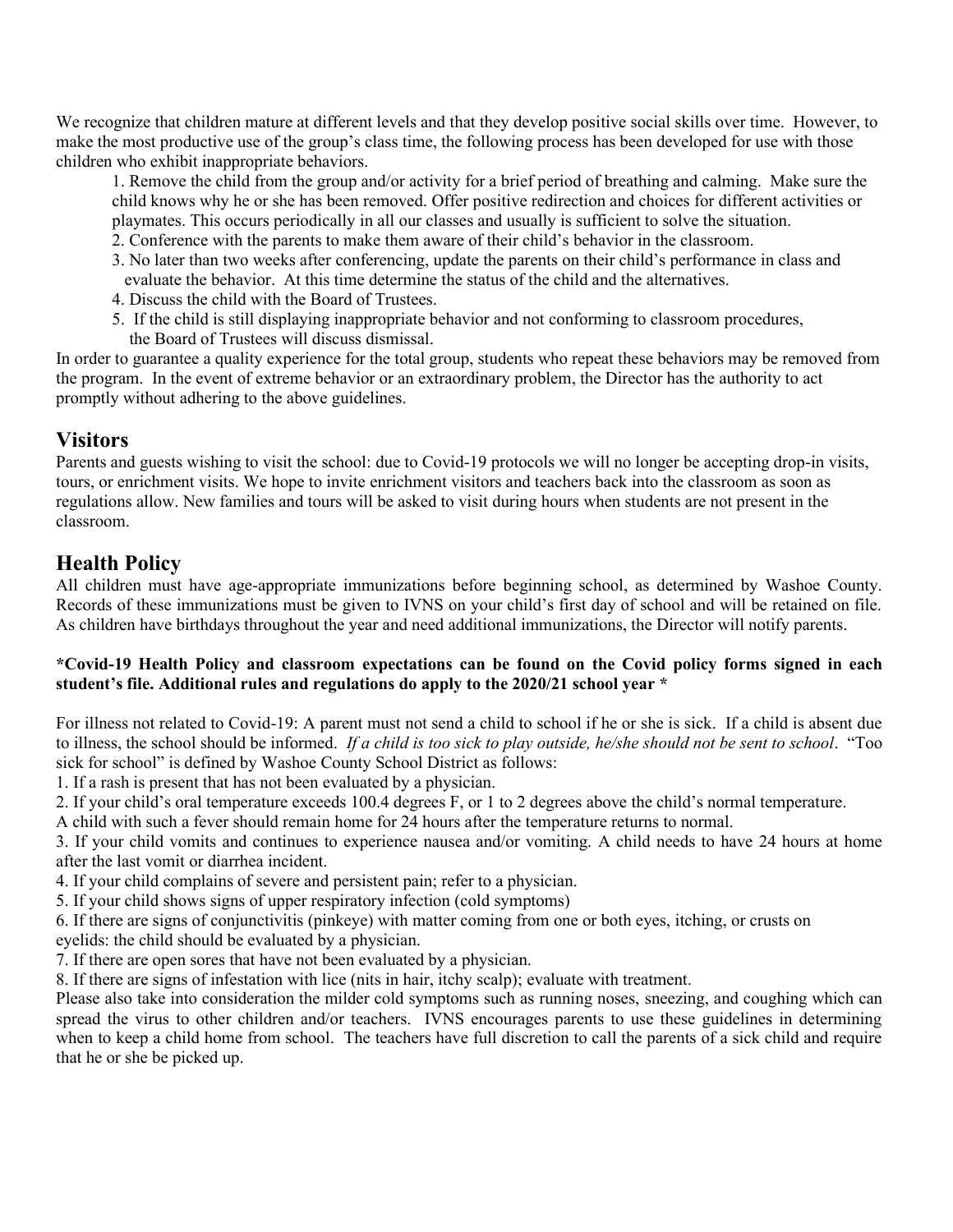# **Special Medical Conditions**

Parents must notify IVNS, in writing, if your child has any health condition(s) in which the child may need medical attention. Such conditions may include allergies, asthma, etc. Such conditions must be listed on the child's medical form that is turned in the first day of school.

Parents need to provide written instructions on how to handle the condition(s) should it occur while the child is attending school. These instructions shall include a description of the condition and its symptoms and specific instructions on how the parents want the condition handled should it occur. If medications are needed for the condition, parents shall provide:

1) An adequate supply of medication to be kept at IVNS in a secured location.

2) Clear labeling of what the medication is and any precautions.

3) Instructions on its use (dosage, when to use, etc.).

These instructions shall be signed by the parents & the Director, reviewed & initialed by all staff, and posted at school.